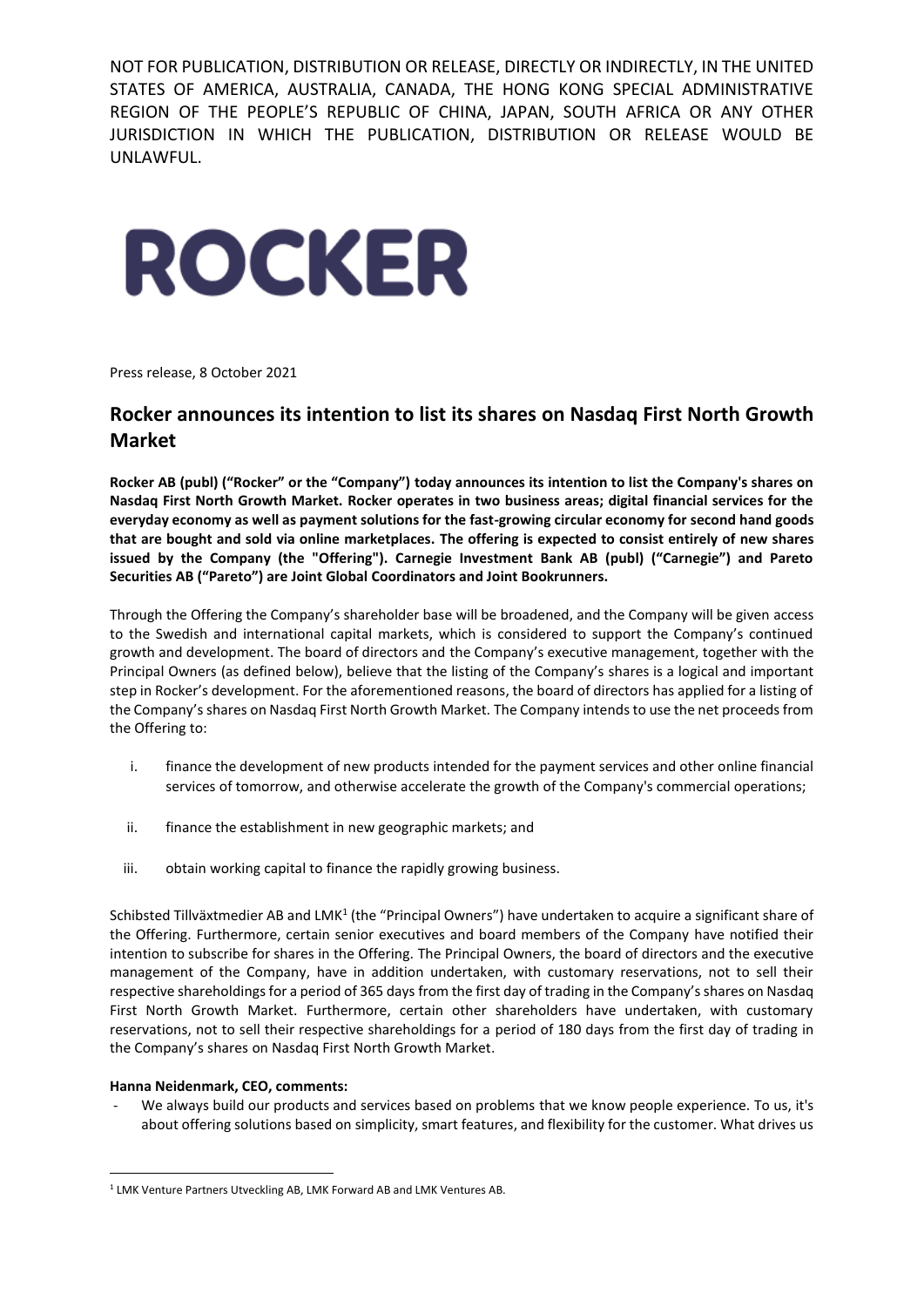at Rocker is to create products and services that solve every day financial problems and that lead to a more sustainable society.

- Rocker offers customers a comprehensive and well-defined alternative to the traditional bank, which makes them want to manage their finances with us instead.<sup>2</sup> It is a great trust and promise we give to our customers to further manage. We do this through our services that deliver simple, consumer-friendly products developed with today's modern technical solutions.
- We have a proven business model with income from several different sources such as loans, credits, and payment solutions through good partnerships. Our products and services are built to be quickly scaled to new markets.
- One example is our platform-independent version of Rocker Pay, which was launched on 4 October 2021. A checkout service that makes transactions between private individuals safe, secure, and flexible. In Sweden alone, the second hand market amounted to SEK 240 billion in 2020. Despite a positive trend, a lot of people are experiencing problems; will the buyer show up, is the product priced correctly, and do I dare to pay in advance? With Rocker Pay, we solve these problems.
- Another example is our debit card with integrated fingerprint ID, which is already being tested before the upcoming launch. The card has many advantages, the most important one is that you as a customer never again have to remember your PIN code or touch any card terminals.

# **Dennis Ahlsén, Chairman of the Board, comments:**

The Company is made up by a very strong team, in customer support, marketing, IT, product development and management, and several employees have worked in fintech for 10-15 years. With Rocker's platform and license as a payment institution from the Swedish Financial Supervisory Authority, we can go from idea to launch of completely new products and services in only a couple of weeks. Some examples are, in our opinion, one of the market's best credit cards, savings accounts and our cartech service Rocker Buddy. Rocker Buddy makes it as easy and safe to buy and sell a car privately as it has traditionally been through car dealer firms. We built and launched this service in five weeks, which is a proof of how dedicated and goal-oriented we work. Rocker Buddy has in a short time become a much-appreciated product among our customers and we are surprised by the growth since the launch in May 2021. Today, we have a newly developed payment solution that we believe will fundamentally change the market for the purchase and sale of used cars, boats, etc. in the coming years.

# **Richard Sandenskog, Board Member of Rocker and Investment Manager for venture at Schibsted, comments:**

- Schibsted has had the privilege of building fintech companies worth billions together with Rocker's founders Jonas and Dennis earlier, with the company Lendo. Our previous success journey taught us that it requires singular focus on the end customer as well as modern technology to solve existing problems and create opportunities for the management of everyday financial services. Schibsted was one of the first external investors in the Company, has a long-term view of its holding in Rocker, and is also participating in this issue. We also partner with the Company in product development where, for example, Rocker's platform makes up an integral part of Blocket's shopping experience, making payments between private individuals completely frictionless. We look forward to continuing to pursue collaborations and innovation in transactions together with Rocker.

# **Christian Krüeger, Board Member of Rocker and CEO of LMK Venture Partners, comments:**

LMK participated already at day one when Rocker raised their first money. We are enormously impressed by how the founders and management team have built Sweden's most exciting fintech company. In the last year alone, Rocker has launched a number of new products that are growing extremely fast. It is also very attractive that the Company has several products and growth strategies that can grow both in parallel and drive each other.

# **The Offering in brief**

The Offering is expected to consist entirely of new shares issued by the Company. The shares in the Offering will be offered to the general public in Sweden as well as to institutional investors in Sweden and internationally. All

<sup>&</sup>lt;sup>2</sup> Note that Rocker AB (publ) does not have a license to conduct banking operations in accordance with the Banking and Financing Business Act (2004:297).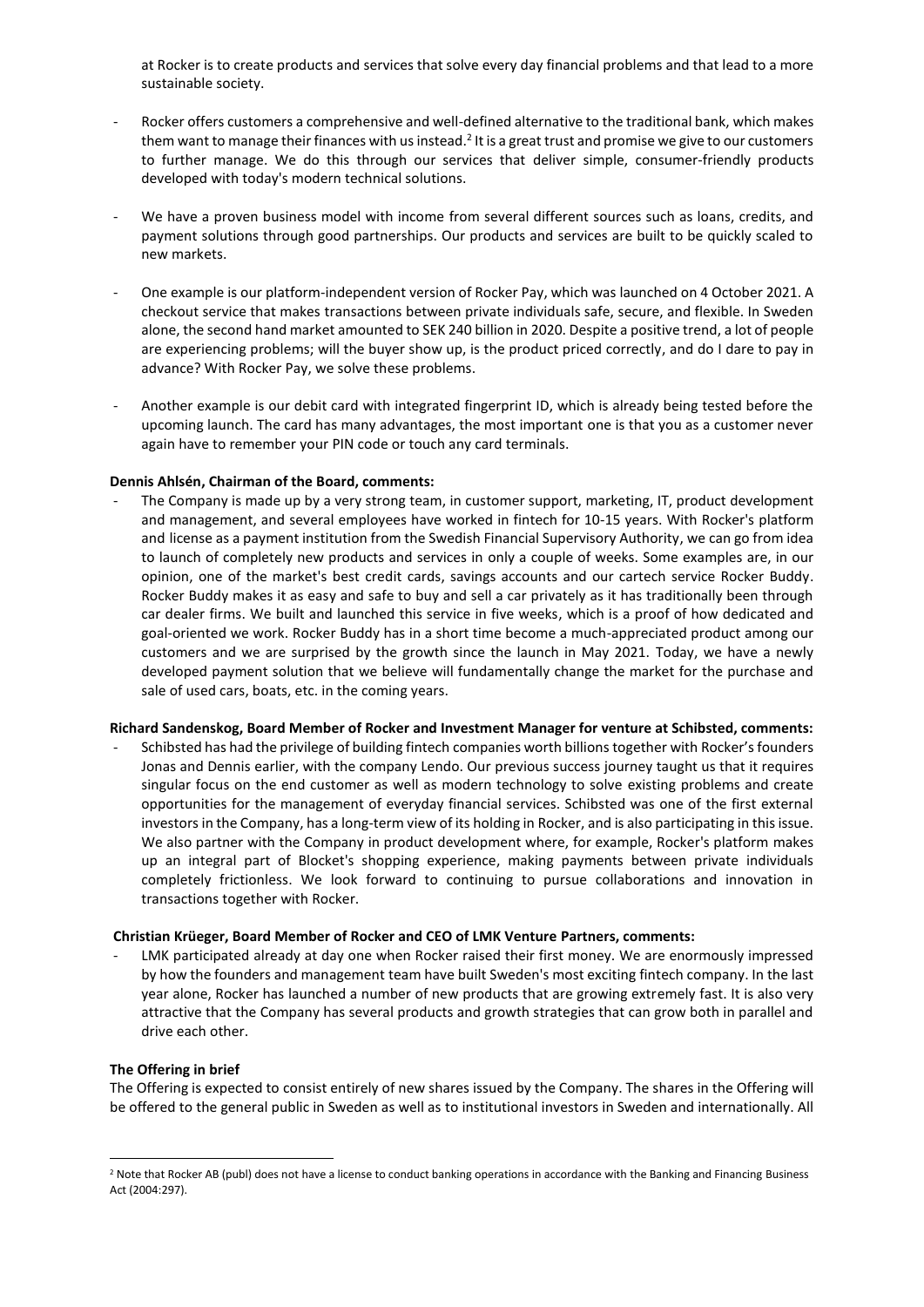shares in the Offering have the ISIN code SE0013545662 and will have the ticker "ROCKER" on Nasdaq First North Growth Market.

The Principal Owners have undertaken to acquire a significant share of the Offering. Furthermore, certain senior executives and board members of the Company have notified their intention to subscribe for shares in the Offering.

Complete terms, directions and instructions regarding the Offering will be included in the prospectus that will be prepared and published by the Company in connection with the Offering. The prospectus will be available on Rocker's website: [link.](https://corporate.rocker.com/investors/invest-in-rocker/)

## **About Rocker**

Rocker's vision is to offer the market's best app for everyday financial services and sustainable payments.<sup>3</sup> The Company operates in two business areas; Rocker You, where Rocker offers financial services online and through the app to private individuals regarding everyday finances, and Rocker Pay, where Rocker offers payment solutions for the fast-growing circular economy for used goods bought and sold via online marketplaces. Since its inception in 2016, Rocker has built a modern tech platform and distinguished itself by developing innovative and user-friendly products and services at a high pace. In 2020, Rocker decided to reduce the focus on loan products and associated investments in marketing in favour of an accelerated development of the Company's online financial mobile services with a focus on payment and savings products. In April 2021, Rocker launched a completely new platform and app containing several new services to facilitate the financial everyday life of private individuals, such as savings accounts and smart functions for saving receipts, sharing costs and budgeting. In May 2021, the Company launched Rocker Buddy, a service that facilitates transactions between private individuals regarding cars and other capital goods. The Company has also recently launched the new product Rocker Pay, which is the next generation checkout service for trading in used goods between private individuals, regardless of which marketplace they choose to buy and sell used goods through. The Company intends to continue to focus on broadening its product portfolio and on new innovative services, including in insurance, mortgages, and salary accounts.

#### **Strengths and competitive advantages**

#### **1. Broad and innovative product offering**

The Company's organisation possesses extensive knowledge of online financial services. The organisation continuously monitors trends and market forces as well as the regulatory landscape. The Company's strategy is forward-looking in order to create innovative and flexible online solutions for consumers. Over the past few years, Rocker has established one of the broadest and most innovative product and service offerings among companies challenging traditional full-service banks.<sup>4</sup>

For example, Rocker has launched the Rocker Connect product, which enables the Company's customers to connect their external accounts and cards to Rocker, no matter what bank or card type they use, to give them an overview of their personal finances. Rocker has also launched savings accounts with a government deposit guarantee and competitive interest rates with loans of up to SEK 300 thousand. Through the Rocker Extra service, the Company's customers are able to open a revolving credit account of up to SEK 40 thousand and which gives them the option to pay for their purchases at a slower pace no matter what bank or type of card used, as well as payment cards and mobile payment solutions. The Company also offers a checkout service for private buyers and sellers on Blocket, Sweden's largest marketplace. Furthermore, a service for private vehicle sales named Rocker Buddy has been developed, which enables private individuals to borrow up to SEK 300 thousand when purchasing a vehicle. As a next step, the Company is planning to launch solutions for insurance, mortgages and salary accounts.

#### **2. The customer experience is critical**

Rocker's goal of being a competitor to traditional full-service banks<sup>4</sup> means that they challenge the old structures, revenue models and approach towards customers of full-service banks. In the Company's view, the financial services market is currently undergoing a fundamental structural transformation, in which customer loyalty to the traditional full-service banks is waning. According to the Company, there is no longer any guarantee that younger consumers will become customers of traditional full-service banks. Instead,

<sup>&</sup>lt;sup>3</sup> "Sustainable payments" refers to payment solutions for used goods.

<sup>4</sup> Note that Rocker AB (publ) does not have a license to conduct banking operations in accordance with the Banking and Financing Business Act (2004:297).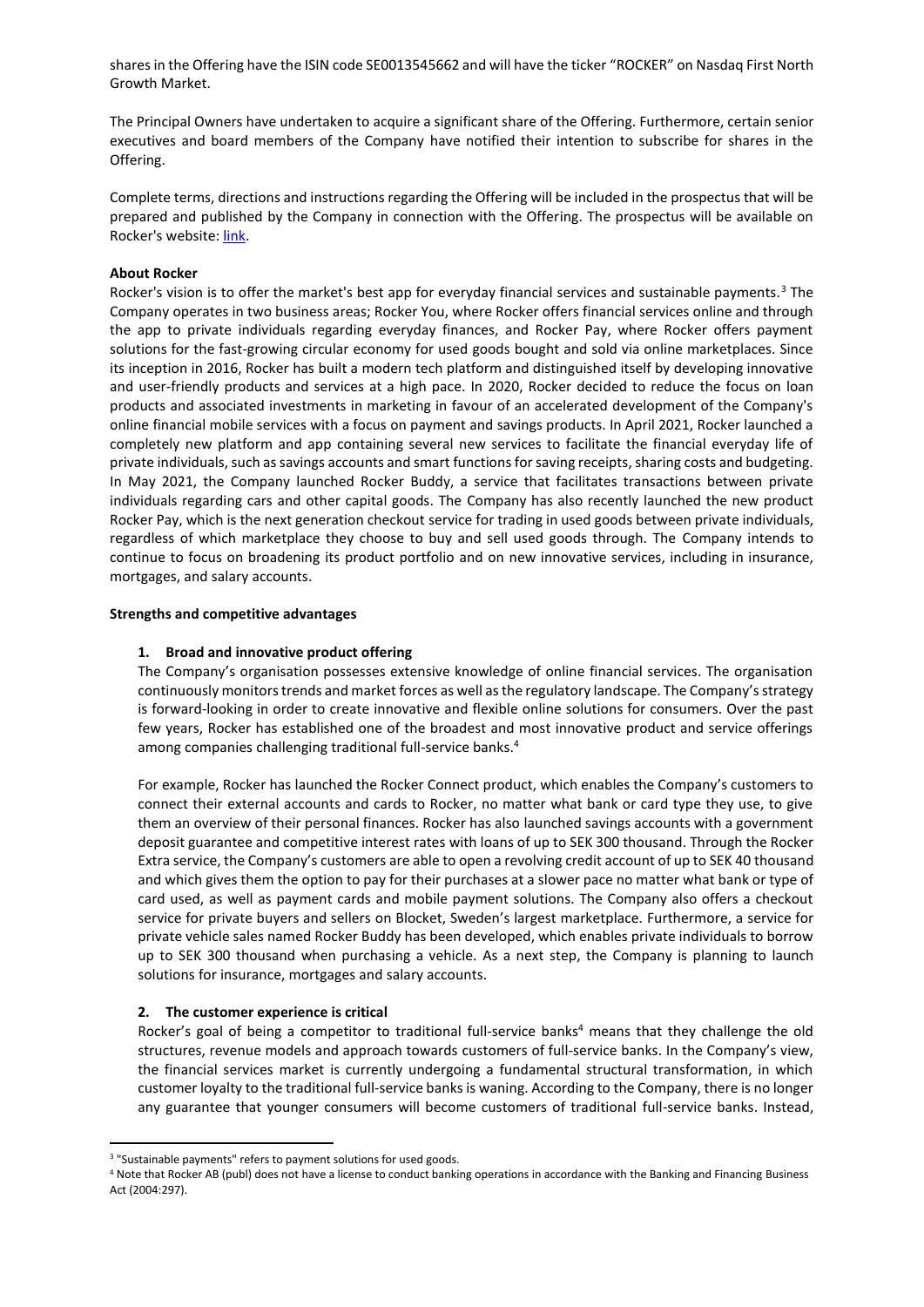consumers are expected to want a range of alternative financial services with user-friendly and smart products that simplify their everyday finances. The customer experience, with services that are easy to use and intuitive as well as create flexibility and security for users, is therefore central to Rocker's development of new products. Rocker is ranked highly by its users and has a higher customer satisfaction than its competitors<sup>5</sup>, creating good prospects for the Company to continue increasing its customer base and generating growth.

# **3. Two business segments with cost and revenue synergies**

The Company offers a broad product offering through its two business segments, Rocker You and Rocker Pay, creating opportunities for the Company to leverage synergies and allocate resources, and to provide targeted customer offerings in an attractive and cost-efficient manner. Over time, this will enable the Company to generate revenue efficiently through conversions and additional sales of the Company's credit products as well as fee-based premium services. The Company also leverages synergies in terms of in-house development teams, partners and systems for various products and services, which minimises the Company's operating costs.

# **4. Checkout service for transactions between private individuals**

With Rocker Pay, the Company offers services designed to make online sales of used goods as safe, secure and convenient as mainstream e-commerce. In 2019, the Company launched the Rocker Pay checkout service for transactions between private individuals on Blocket, Sweden's largest marketplace. The Company's checkout service enables buyers and sellers to identify themselves to each other, and to pay by card, Swish, invoice or partial payments when purchasing goods on Blocket. Rocker is thereby facilitating safer and more convenient trading of used goods. The Company's focus going forward will be a deeper integration of Rocker Pay with ads on Blocket, and to develop and pursue solutions in various verticals to facilitate trading in used goods between private individuals through integrated solutions in various marketplaces as well as solutions via open API which enables consumers to use the service on their own. The Company is a pioneer in the establishment of checkout services for the used goods market in Europe and is planning to become one of the leading players in the market. During the beginning of 2021, transaction volumes for Rocker Pay increased significantly from SEK 13 million during the first quarter of 2020 to SEK 93 million during the first quarter of 2021. During the first half of 2021, transaction volumes increased from SEK 93 million during the first quarter to SEK 195 million during the second quarter, up more than 100 percent in one quarter.

# **5. Committed and experienced management team and competent employees**

Entrepreneurship and the ability to innovate are essential for Rocker. Rocker has a forward-thinking, diversified and committed team of employees who are highly proficient in their respective fields, and accustomed to working in a fast-paced environment. The Company strives for a combination of innovation and creativity in the workplace, with a high level of systematic risk management and control due to the nature of its operations. The Company's management team possesses great and relevant experience in starting and developing fintech companies and online financial services. The Company has built the organisation with a focus on innovation, creativity and industry experience.

# **6. Scalable business model**

Rocker's app and services are designed to continue to deliver as the demand for the Company's products grows and are highly adaptable. The scalability of the Company's systems and business model enables Rocker to handle larger volumes from existing customers as well as business from new customers without incurring extra costs for the Company.

The prospects for scaling in countries beyond Sweden are also considered favourable. The Company basically only needs to make a few product adaptations to meet local needs, including ID solutions and language. The actual products can, to a large extent, be monitored and developed centrally.

# **Advisors**

Carnegie and Pareto act as Joint Global Coordinators and Joint Bookrunners. Advokatfirman Vinge KB and Milbank LLP are legal advisors to the Company. Wigge & Partners Advokat KB is legal advisor to the Joint Global Coordinators and Joint Bookrunners.

<sup>5</sup> According to customer reviews left on Trustpilot, in App Store and in Google Play.